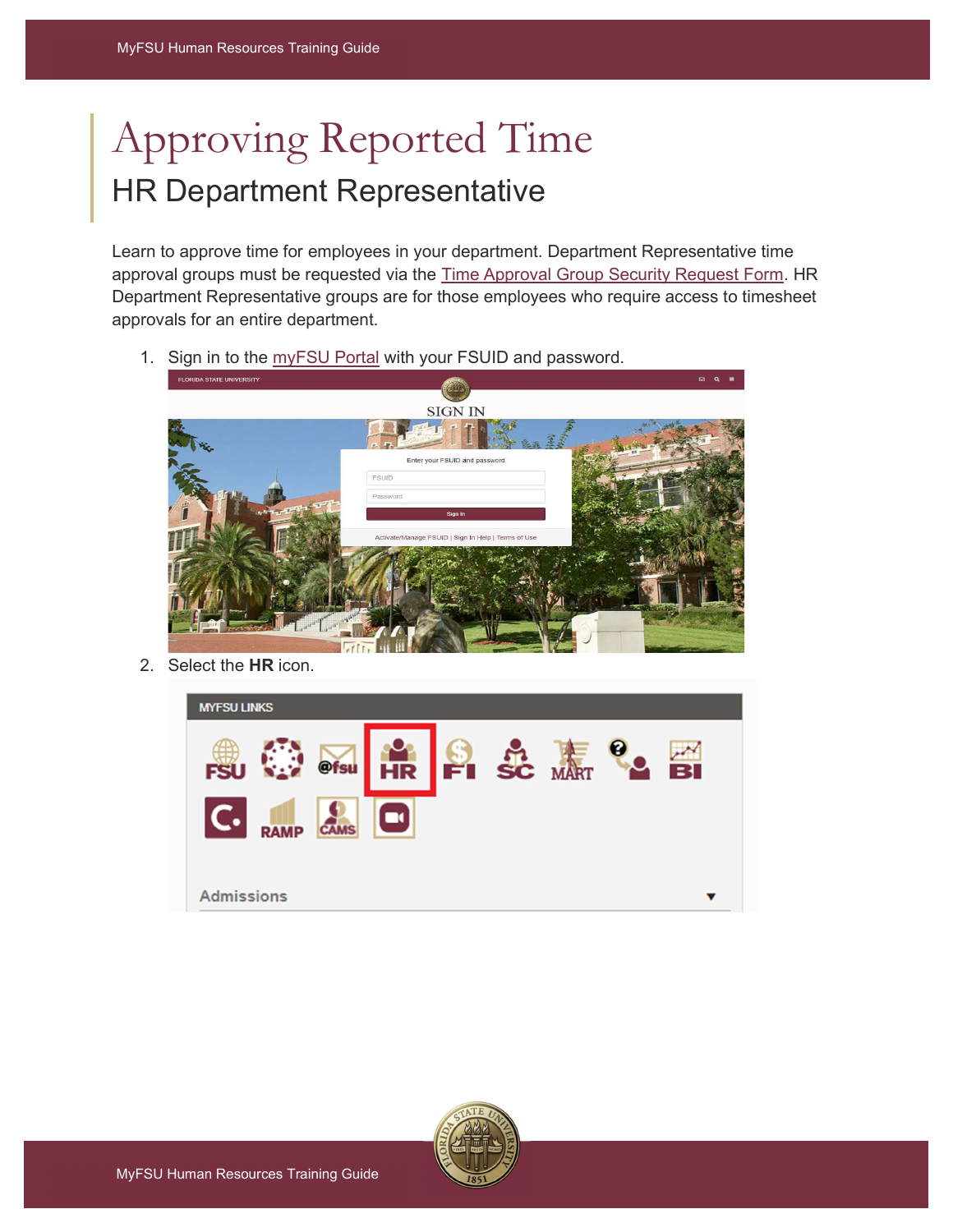3. Click on the My Homepage drop-down menu.



4. Select on the Department Administration.



5. Click the Attendance & Leave tile.



Approving Reported Time | Last Updated April 2022 2012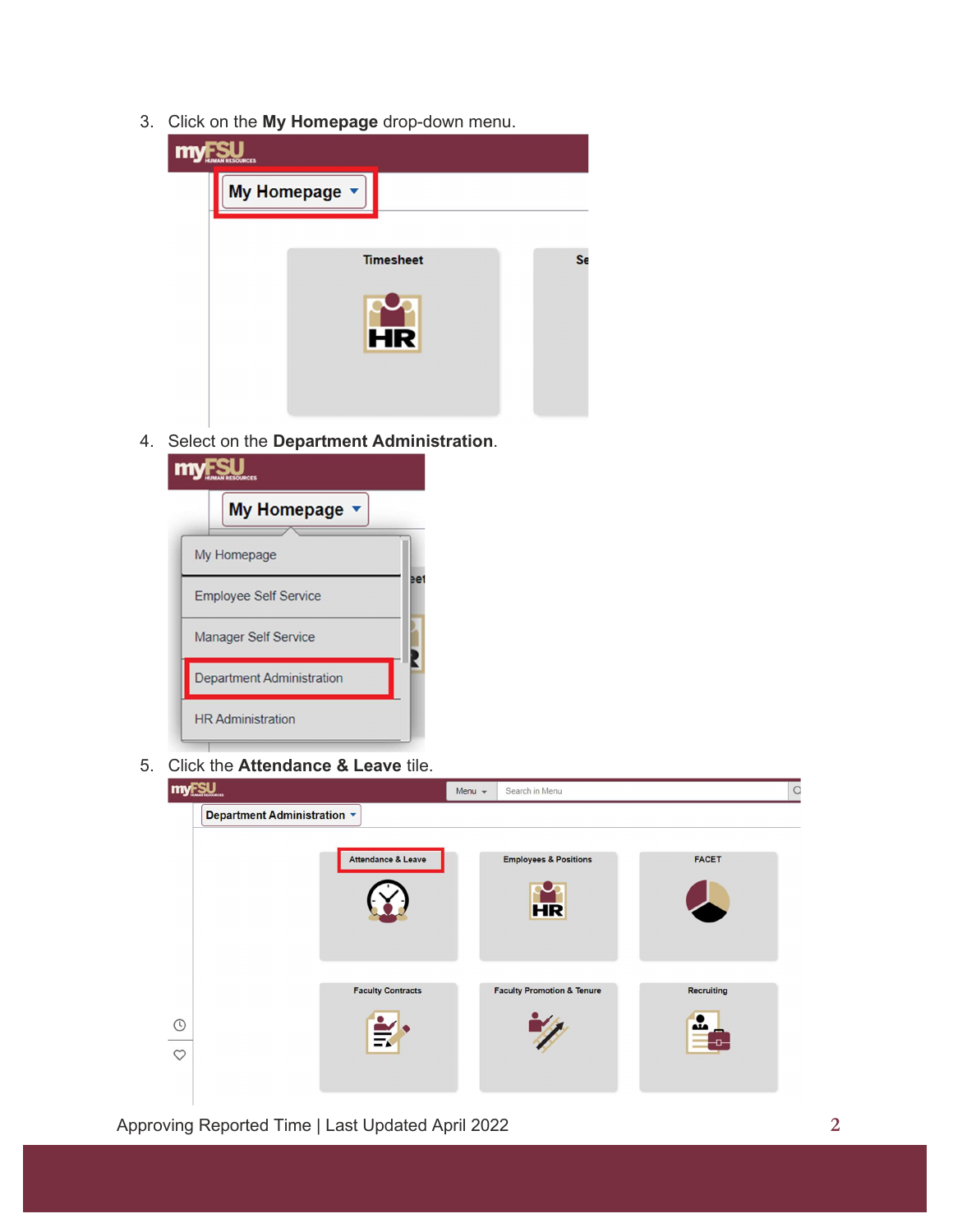6. Select Reported Time under timesheet. This will only show the employees that require approval. If you would like to view all employee's reported time regardless of whether it is pending approval click on Timesheet

| <b>Department Administration</b> |                            |
|----------------------------------|----------------------------|
| <b>Timesheet</b>                 | <b>Approve Reported</b>    |
| <b>Reported Time</b>             | <b>Timesheet Summ</b>      |
| Payable Time Detail              | ▼ Employee Selecti         |
| Payable Time Summary             | <b>Employee Selectio</b>   |
|                                  | <b>Selection Criterion</b> |
|                                  | <b>Time Reporter Group</b> |

**Approve Reported Time** 

7. Click in the box next to Time Reporter Group and enter your Group ID  $#$  into the field. For the purpose of this example, enter "02476." Click Get Employees. If you do not know your five digit Group ID # than click on the spy glass and find your name. You may than select the Time Reporter Group number to the left of your name.

| <b>Timesheet Summary</b>           |                                  |                       |
|------------------------------------|----------------------------------|-----------------------|
| ▼ Employee Selection               |                                  |                       |
| <b>Employee Selection Criteria</b> |                                  | <b>Get Employees</b>  |
| <b>Selection Criterion</b>         | <b>Selection Criterion Value</b> |                       |
| <b>Time Reporter Group</b>         | 02476<br>$\alpha$                |                       |
| Employee ID                        | $\alpha$                         | <b>Clear Criteria</b> |
| <b>Empl Record</b>                 | $\alpha$                         | Save Criteria         |
| <b>Last Name</b>                   | $\alpha$                         |                       |

8. Scroll down to the bottom of the page. The employees listed require review and approval of their reported time. For the purpose of this example, select the employee Kim, Chloe by clicking on the Last Name, Kim.

| <b>Employees For</b><br>羁<br>$\alpha$ |                                  |                                             | Time Needing Approval Before 03/31/2022 |                |                         |                          |                           |           |                                                 | 1-3 of $3 \times$   |
|---------------------------------------|----------------------------------|---------------------------------------------|-----------------------------------------|----------------|-------------------------|--------------------------|---------------------------|-----------|-------------------------------------------------|---------------------|
| <b>Time Summary</b><br>Select         | Demographics<br><b>Last Name</b> | $\parallel\,\parallel$<br><b>First Name</b> | <b>Employee ID</b>                      | Empl<br>Record | Hours to be<br>Approved | Reported<br><b>Hours</b> | Scheduled<br><b>Hours</b> | Exception | <b>Hours</b><br>Approved or<br><b>Submitted</b> | <b>Denied Hours</b> |
| $\Box$                                | Kim                              | Chloe                                       | 000037141                               | $\overline{c}$ | 40.50                   | 40.50                    | 0.00                      |           | 0.00                                            | 0.00                |
| $\Box$                                | Shiffrin                         | Mikaela                                     | 000063126                               | $\overline{2}$ | 40.00                   | 40.00                    | 0.00                      |           | 0.00                                            | 0.00                |
| $\Box$                                | Vonn                             | Lindsey                                     | 000076909                               | $\mathbf{0}$   | 43.00                   | 43.00                    | 0.00                      |           | 0.00                                            | 0.00                |
| Approval 2                            | Select All                       | <b>Deselect All</b>                         |                                         | Approve        |                         | Deny                     |                           |           |                                                 |                     |